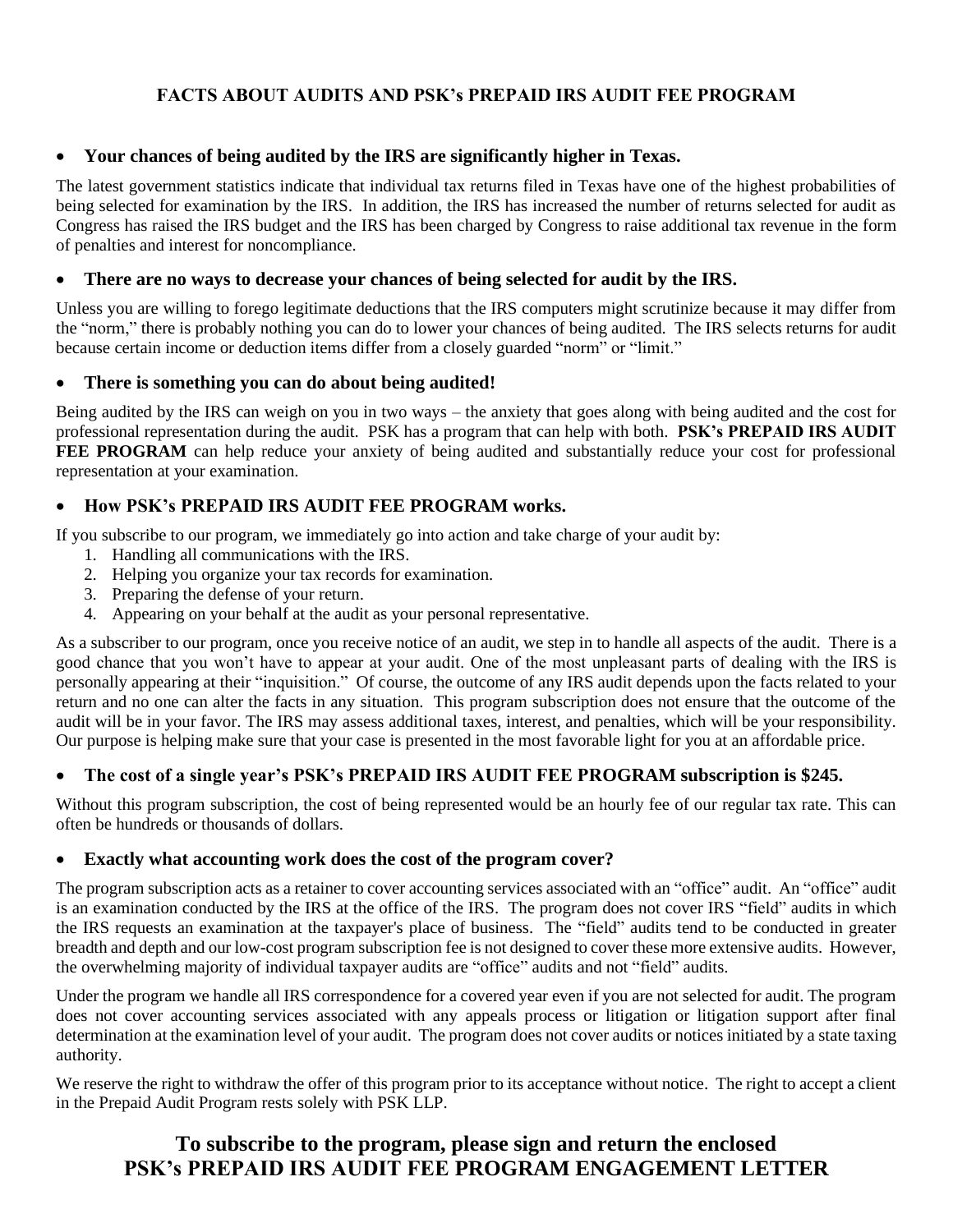

# **PSK's PREPAID IRS AUDIT FEE PROGRAM ENGAGEMENT LETTER**

In consideration of **PSK's PREPAID IRS AUDIT FEE PROGRAM** (PROGRAM) retainer fee this engagement is made between PSK LLP and client named herein. PSK LLP agrees to represent the client named herein before the Internal Revenue Service (IRS) as described herein, in the event of an audit or other IRS correspondence for the named year(s).

# **SECTION I: AUDIT DEFINITION**

- (a) As used in this agreement the term "audit" means any "office" audit by the IRS including any written communication or telephone calls initiated by the IRS in which the IRS desires to audit, examine, review, investigate or verify any item(s) on client individual federal income tax return Form 1040.
- (b) An "office" audit is an examination by the IRS of an individual income tax return at the "office" of the IRS. This PROGRAM retainer fee **does not** cover an IRS "field" audit in which the IRS requests to come to the taxpayer's place of business to examine records in detail or any "office" audit expanded to a "field" audit.
- (c) The PROGRAM retainer fee covers **only** audits of individual **Federal** income tax return Form 1040 for the listed year(s) in which PSK prepared the return(s).
- (d) Any investigation conducted by the IRS involving issues of civil or criminal fraud **does not** constitute an "audit" as defined herein, and ceases to qualify as a prepaid case at the time such issues enter the case.
- (e) The PROGRAM retainer fee **does not** include any services associated with an appeals process or litigation or litigation support. However, we will counsel you regarding the advisability of appealing any IRS audit adjustment at the conclusion of the "office" audit.
- (f) The PROGRAM retainer fee **does not** include accounting services associated with the examination of any information from another federal tax return that appears on an individual's federal tax return, e.g., information from a Partnership's K-1 or S-Corporation Shareholder's K-1.
- (g) The PROGRAM retainer fee includes **only** those "office" audits in the Dallas-Fort Worth area or any "office" audits that we are able to get transferred to the Dallas-Fort Worth area should you move from this area.
- (h) The PROGRAM retainer fee **does not** include audits of individual **State** income tax returns.

## **SECTION II: REPRESENTATION DEFINITION**

- (a) As used in this agreement the term "representation" means that we will represent the client in all communications, meetings, and negotiations with the IRS up to, but **not** including, the appellate level.
- (b) We will appear at IRS "office" audits on behalf of the client.
- (c) If a personal appearance by the client is deemed in the best interest of the case, client shall cooperate with such a request.
- (d) We will not enter into a settlement or agreement with the IRS regarding the audit without client's approval.

## **SECTION III: PREPAID REPRESENTATION**

- (a) The PROGRAM retainer covers the cost of tax services associated with representation of client at client's IRS audit and/or handling of IRS correspondence of listed year(s).
- (b) We will represent the client if client has not received an audit notification from IRS prior to the payment date of this PROGRAM retainer.